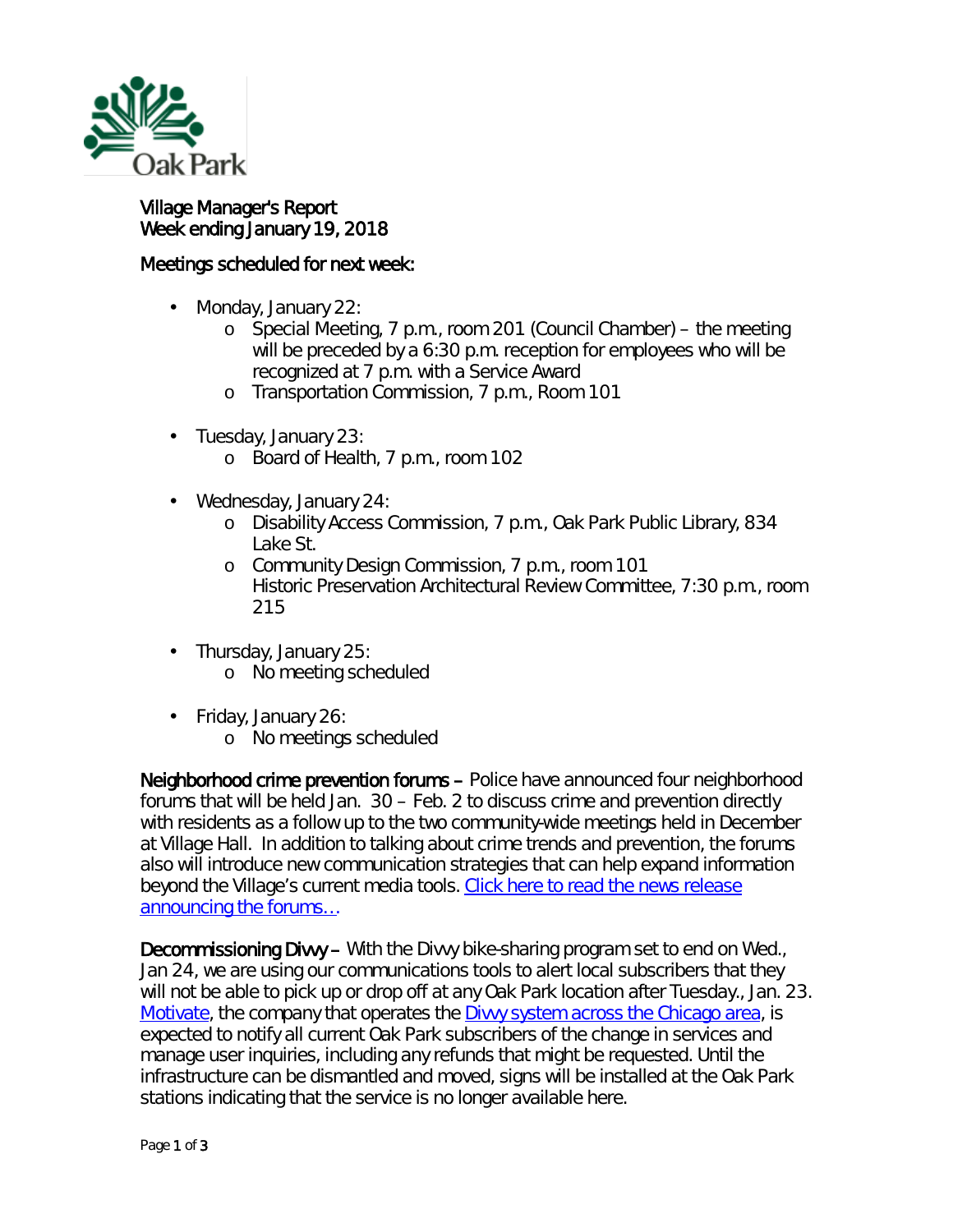Forestry web page recognized in Australia – The parkway tree care and maintenance page on the Village website [\(www.oak-park.us/trees\)](http://www.oak-park.us/trees) was featured in *the BARK*, a magazine published by **Arboriculture Australia Ltd.**, which represents tree workers, arborists, professional tree management and urban forestry throughout Australia and the Asia Pacific region. The article on communicating about urban forestry programs was penned by the Morton Arboretum's Community Trees Program Specialist, included screen shots of the websites of Ithaca, New York and Oak Park to illustrate the article's recommendations. [Click here to read the article…](http://www.oak-park.us/sites/default/files/456678891/2017-summer-bark-australia-arboriculture.pdf)

Snow response – Several waves of light snowfall have kept crews busy plowing and salting since the end of last week. Crews were on the streets Jan. 12, 14, 15 and 16 dealing with events that were enhanced by lake effect snow. Total accumulation for the events approached four inches, but with snow coming in waves crews were able to keep up without needing to call in Police to enforce the snow emergency parking rules.

South Boulevard/Harlem Avenue redevelopment – Work is progressing on the new development. The next significant neighborhood impact is expected to begin on Fri., Feb. 9 when both lanes of South Boulevard between Harlem Avenue and Marion Street will be closed for 10 days. Delivery vehicles will have access to the businesses on South Boulevard east of the development site. Pedestrian access also will be maintained on the north side of the boulevard. Engineering staff continues to monitor the alley closure east of the project site as well as the overall construction project to minimize impacts on adjacent properties.

Madison Street demolition – Demolition of the former District 97 administrative building on Madison Street at Home Avenue began this week. Demolition of the former Robinson's Ribs restaurant immediately to the east should be underway by next week. The properties are completely fenced and adjacent sidewalks closed to pedestrians on both Home Avenue and Madison Street. Crossing guards are stationed at the Madison Street traffic signal to direct students around the site as they travel to and from school. An alternate pedestrian path is available in the parking lane on Madison Street, protected from traffic by a barricade. Access to the alley between Home and Clinton avenues will be closed only by the demolition sites.

Public Works Activities – In addition to snow operations, Street Division crews placed temporary patches on streets where water line breaks were repaired. Permanent patches will be placed in the spring. Crews also filled potholes and picked up litter in the business districts. Street Lighting Division staff is working with the Illinois Department of Transportation (IDOT) to repair the traffic signals on Lake Street at Harlem Avenue that allow emergency vehicles to override the signal for safe passage when responding to a call for service. Water & Sewer Division crews repaired a water main break at Chicago and Cuyler avenues and a water service leak at 901 N. Elmwood Ave. Winter parkway tree pruning has been completed up to Oak Park Avenue, with work continuing westbound between Division Street and Chicago Avenue.

Page 2 of 3 Employee Service Awards – Nearly three dozen individuals will be honored at 7 p.m., Mon., Jan. 22 for their service to the community as municipal employees of the Village of Oak Park. This year's awards, which are given annually, will mark